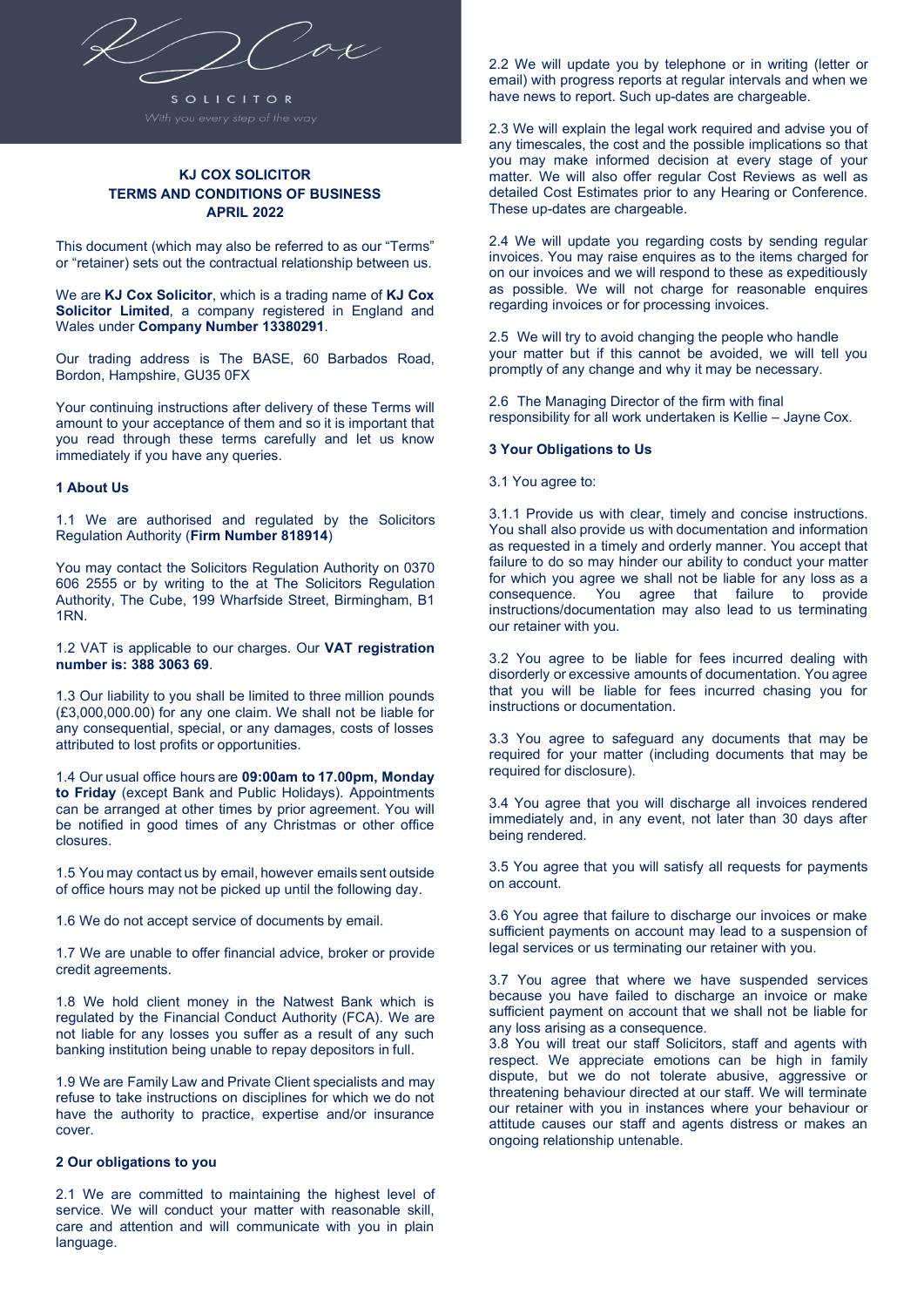### **4. Legal Aid and Funding Assistance**

4.1 We do not offer services funded by Legal Aid. If, during your matter is becomes apparent to us that you may be eligible for Legal Aid, we will notify you. In the meantime, you may wish to check your own eligibility online at to check https://www.gov.uk/check-legal-aid.

4.2 You should make your own enquires into any financial products or Union membership you hold which may offer assistance towards your legal fees.

#### **5. How our charges are calculated**

5.1 There are three main elements in relation to the legal costs of any matter:

5.1.1 Our charges (to which VAT will be applied)

5.1.2 Expenses payable to third parties (known as disbursements)

5.1.3 Costs that you must pay to another party.

5.2 Payment for our services is not contingent upon outcome.

5.3 Our charges will include all time it has taken to carry out your instructions as well as out peripheral duties and responsibilities. These include adherence to the Solicitors Code of Conduct and rules pertaining to data protection.

5.4 Our charges will typically include (but not be limited to):

5.4.1 attending to you/others (in person, on the telephone or via some other form of communication including SKYPE, ZOOM, Teams or conferencing)

5.4.2 supervision by senior staff overseeing tasks and duties delegated to junior staff in the progression of your case

5.4.3 considering and preparing documentation, forms and other pleadings

5.4.4 considering and researching legislation, case law and regulations that may be pertinent to your matter

5.4.5 considering and preparing correspondence (which includes emails) pertinent to your matter

5.4.6 collating documents and photocopying for pleadings, disclosure, release of files, Court Bundles or Briefs to Counsel

5.4.7 administrative tasks attributed to the provision of legal services (as outlines at 5.3 above) including undertaking antimoney laundering checks, file reviews and cost reviews

5.4.8 preparing for, travel to, waiting at and attending Court Hearings, Tribunal, Mediation Sessions, Conference with Counsel. Round Table Meetings or any other event we are instructed to represent you at

5.4.9 dealing with litigation funders or third-party funders as to the status or progression of your matter

5.5 Travel and wating times are charged at half the hourly rate plus VAT for the Fee earner undertaking the specific task.

5.6 Mileage (if applicable) is charged out at £0.45 per mile plus VAT (Totalling £0.54 per mile).

5.7 You agree that in instances where there is urgency, or where we are required to set aside other work in order to deal with your matter as a priority, or where we are required to work outside normal office hours, then normal charging rate may (at our discretion) be increased by up to 50% to reflect this. This will be recorded on our invoices as "Care and Conduct" and may be applied without notice where it is appropriate.

5.8 Our time is centrally recorded on a computerised time recording system and is calculated in 6-minute increments known as "units". Our different levels of Solicitor attract different hourly rates (all rates quoted are not of VAT). The rates we apply to our Solicitors are in line with the recommendations of the Supreme Court Costs Office:

| Category                                   | <b>Fee Rate</b> |
|--------------------------------------------|-----------------|
| <b>Director</b>                            | £250            |
| <b>Associate Solicitor and Consultants</b> | £225            |
| Solicitors and Chartered Legal             | £200            |
| <b>Executives</b>                          |                 |
| <b>Graduate CILEx, Trainee Solicitors</b>  | £195            |
| and Paralegals                             |                 |

5.9 Grades of solicitor are based on how many years of postqualification experience they have. We are always willing to have a conversation with clients or potential clients about the cost of legal services and negotiate a suitable charge out rate based on their circumstances and the work to be done.

5.10 Our hourly rates are reviewed annually in April. Should our charges increase, you will be given not less than 28 days' notice.

5.11 Hourly rates for individual solicitors may change from time to time, depending on qualifications and seniority. In the event of any increase, you will be given not less than 28 days' notice.

5.12 Where you have been given notice of an increase and continue to instruct us and incur legal fees, you will be deemed to have accepted the increase, Increases to hourly rates will not affect cost estimates previously given in relation to your matter.

5.13 If, for any reason, this matter does not proceed to completion, we will be entitled to charge you for work done and expenses incurred.

#### **6. Disbursements**

6.1 You agree that you will discharge the cost and VAT of any third-party expenses paid out or incurred on your behalf which may include (but not limited to) Land Registry fees, Court fees, Counsel fees, The National Will Register fees, Courier costs and expert fees. You agree that where demanded, you will pay the cost of such third-party expenses before they are incurred. In this regard, see 3.6 above.

6.2 **Counsel's Fees** – Counsel fees are incurred when a Barrister is instructed to represent you at a Court Hearing, attend you in Conference or provide an Opinion/Advice. The level of Counsel's fee will vary depending on seniority and the work required, Should Counsel be required in your matter we will discuss this with you.

6.3 If you are dissatisfied with the service provided by Counsel, you may instruct us to assist you to make a complaint to Chambers or the Legal Ombudsman, You agree to pay our fees for doing so.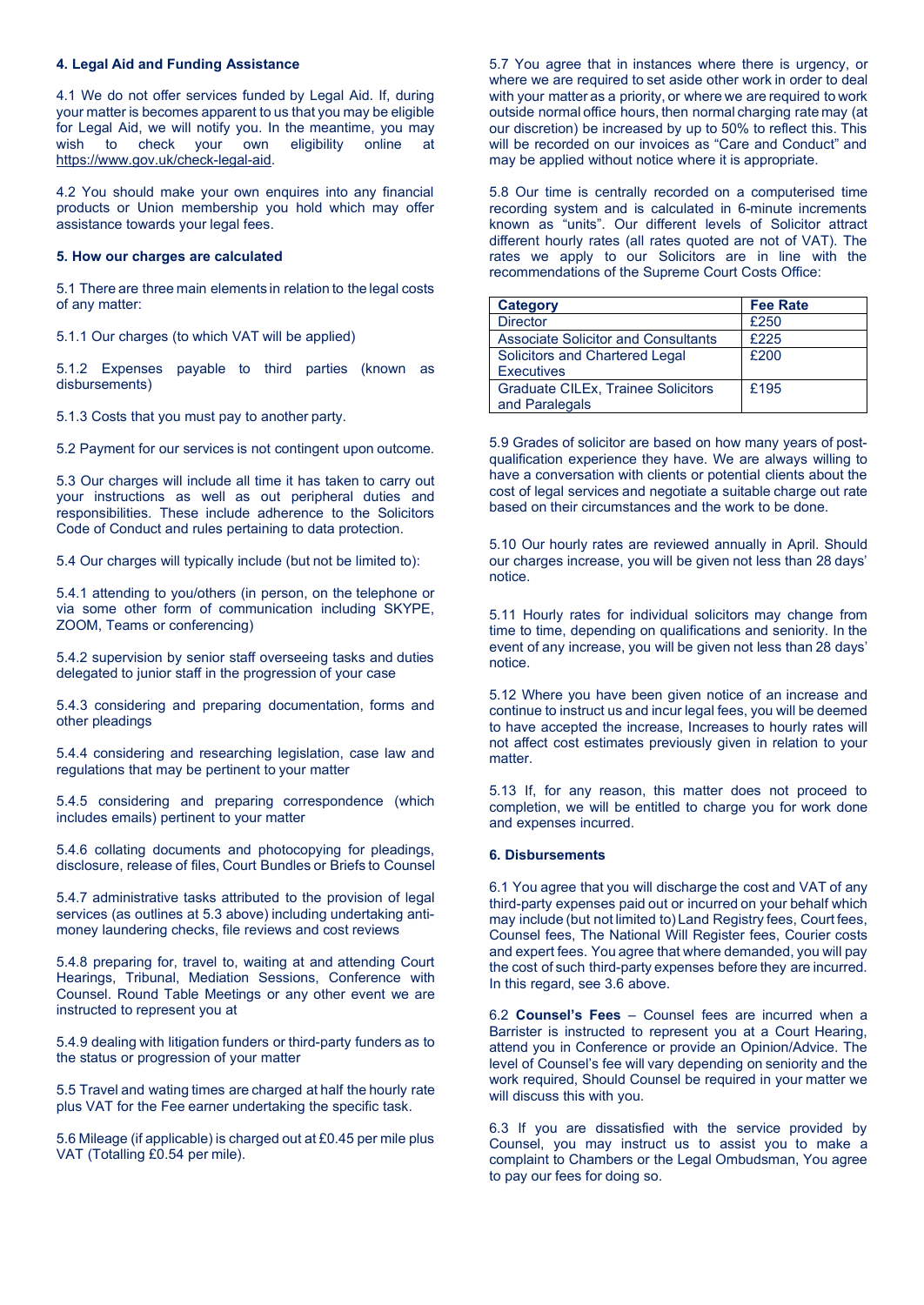6.4 Where Counsel is required you agree to let us have payment on account of their likely fees no later than 14 days prior to the Hearing or Conference, irrespective of whether or not papers have been received by Counsel.

6.5 Where Counsel is booked for a Hearing or Conference and then stood down less than 7 days before the event, their Chambers may still charge a Brief Fee. You agree you will discharge any Brief Fee incurred.

6.6 **Court Fees** The impact of any likely Court Fee will be included in any Cost Estimate given to you.

## **7. Billing Policy**

7.1 You accept that we can only give estimates based on the work ordinarily anticipated in the circumstances known to us at the time the estimate was given. You agree that in the event there has been work undertaken not ordinarily required of a matter such as yours or if there have been unexpected delays, complication or protraction, that you will discharge full amount of the legal fees incurred by you notwithstanding our original estimate.

7.2 Any interim bill we send you will be a self-contained invoice for the work done during the period it covers. We will send you a final bill at the end of your matter which will cover our work from the date of the last interim bill. It is intended that our interim bills are enforceable in the event they are not discharged.

7.3 You have the right to challenge any interim bill or the final bill by applying to the Court to assess our costs under Part lll of the Solicitors Act 1974. The time limit for making an application is one month from the date of the delivery of the bill.

7.4 Notwithstanding your right under any relevant data protection act to access "personal data" held by us, you agree that we are permitted to exercise a lien over your file all the while there remains outstanding fees owed to us (billed or unbilled). This is known as a Solicitors' Lien.

7.5 If you have any queries regarding an invoice or an item listed on the schedule, please let us know **within 5 days of receiving the invoice**. Enquiries should be directed in the first instance to the Solicitor dealing with your matter.

7.6 You agree that invoices will be deemed to have been accepted by you as correct and valid in the event you have not raised enquiries pursuant to 7.5 above.

7.7 You further agree to discharge our invoices immediately and in any event within 30 days. You also agree that you will pay interest on any overdue amounts at the rate of 8% per annum where required.

7.8 VAT will be applied to our invoices and where applicable we will include any disbursements (payments to third parties) incurred on your behalf pursuant to above.

7.9 You agree that we may off set any monies received/held on your behalf against any sums due from you whatsoever and howsoever arising.

7.10 You agree that we will suspend our services in the event there are legal fees outstanding or overdue and you further agree that we shall not be liable for any loss or damage arising from delays caused by failures to settle our invoices as described herein.

## **8 Payment on Account**

8.1 We will typically request a payment on account at the outset of the matter and then again in anticipation of substantial work being required or prior to incurring a disbursement on your behalf, You agree thar until we have received the required amount requested, we are not compelled to undertake any work on your behalf or that the work we do undertake may be limited to the amount held on account at any given time.

8.2 Where we hold the sum in excess of £1,000 on account for a period in excess of 14 days, interest shall be payable at the UK bank base rate less 1.5%. Should the bank base rate be 1.5% or less, interest payable shall be 0%.

8.3 Any money received on your behalf will be held in our Client Account. Subject to certain minimum amounts and periods of time set out in the Solicitors' Accounts Rules 1998, interest will be calculated and paid to you at the rate from time to time payable in accordance with the Solicitors' Account Rules 1998. The period for which interest will be paid will normally run from the date on which funds are received by us until the date of issue of any cheque from our Client Account.

### **9 Making Payments**

9.1 Payments in relation to invoices or payments on account may be made with a valid debit or credit card (over the telephone) or via BACS to Natwest Bank, Account name - KJ Cox Solicitor Limited, Account number 48391018, Sort Code 60 01 13 or by cheque (made payable to KJ Cox Solicitor Limited).

9.2 We do not accept cash payments exceeding £500 in any 28-day period. Cash cannot be paid directly into our bank account.

9.3 In the event a third party makes payment on your behalf we will require them to undergo our anti-money laundering checks. Until these checks are satisfied, we reserve the right not to accept payments and to demand them from you instead.

### **10 Costs that you may have to pay to another party/ recovery of costs**

10.1 Depending on the outcome of your case and the stage at which it concludes you may be entitled to recover sone of your legal costs from the other party (legal fees, VAT and possibly disbursements). If costs cannot be agreed, then the Court may be asked to make an assessment.

10.2 It would be unusual for an Order to be made allowing you to recover all your legal costs, Further, the other party may be incapable or unwilling to pay your costs or may be legally aided. In instances where a Court Order is made in yourfavour for costs, you agree to discharge your legal costs to us in the first instance and to then seek reimbursement at your own cost from your opponent by enforcing the Cost Order you have been awarded. You acknowledge that there is nothing in these Terms that compel us to take steps to enforce a Cost Order awarded in your favour.

10.3 If the outcome of the case is not favourable to you it is possible that you will have to pay the other party's costs as well as your own. In these circumstances, you agree that you will discharge your legal costs to us **before** you discharge any liability you have under a Cost Order.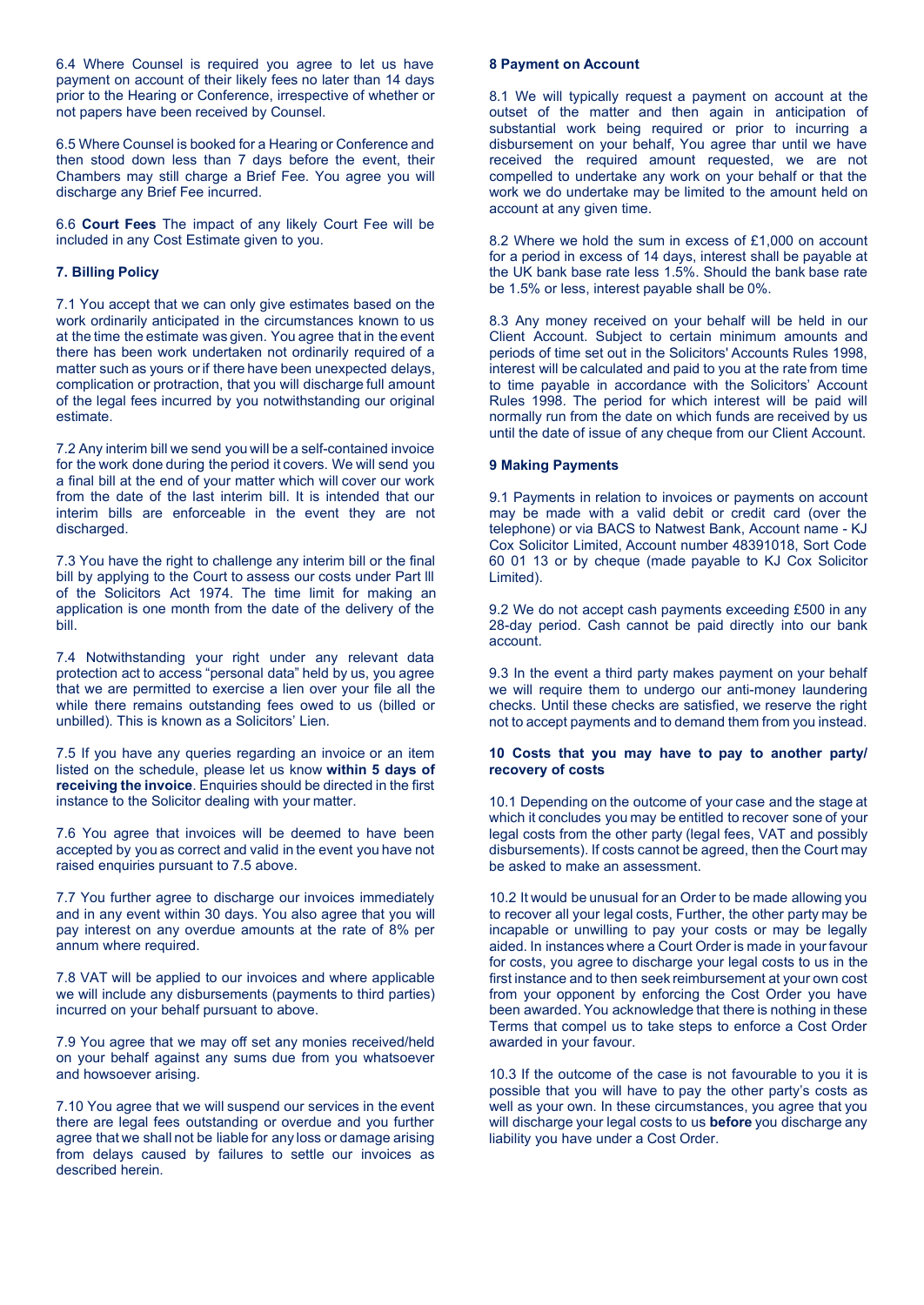## **11 Complaints Policy**

11.1 We are committed to resolving any queries or complaints regarding our service as swiftly as possible and if you have any concerns as to the manner in which your matter is being dealt with, please first raise this with the solicitor advising you. If you would prefer, you may direct your concerns to the Director Kellie-Jayne Cox.

11.2 We will endeavour to deal with your query or concern as quickly as possible, However, where you or we escalate a concern to a "formal complaint" we will have up to eight weeks to consider your complaint in detail and respond.

11.3 If we have not resolved your complaint within this time or if we have not resolved your complaint to your satisfaction. You may ultimately complain to the Legal Ombudsman at PO Box 6806, Wolverhampton, WV1 9WJ or http://legalombudsman.org.uk/helping-the-public. You may wish to call the Legal Ombudsman on 0300 555 0333 or you can email enquiries@legalombudsman.org.uk

11.4 Please note, there is nothing in contract law allowing you to withhold payment of legal fees pending resolution of a query/concern/complaint and you agree to settle any outstanding fees owed to us within the terns of our Billing Policy as detailed above notwithstanding whether you have a complaint pending with us or the Legal Ombudsman.

11.5 You acknowledge that you have been notified that you should refer a complaint to the Legal Ombudsman within six months of receiving our final written response.

11.6 Alternative complaints bodies exist although we are not members of any Scheme, and we do would not agree to use an alternative complaint body.

11.7 If we are unable to resolve your complaint, and it relates to a contract we entered into online or by other electronic means, you may be able to submit your complaint to a certified alternative dispute resolution provider in the UK via the EU 'ODR platform' http://ec.europa.eu/odr

11.8 A hard copy of our Complaints Procedure is available upon request.

# **12 Solicitors Act Charge**

12.1 You acknowledge that we may apply to the Court under s73 of the Solicitors Act 1974 for a charge on any property or assets recovered as a result of litigation (including family litigation) which we have acted for you in relation to in the event of unpaid legal fees.

12.2 In the absence of a Charge under the Solicitors Act 1974, you agree that we may deduct from any monies received on your behalf any sums due from you whatsoever and howsoever arising before sending the balance on to you.

# **13 Duties to the Court**

13.1 KJ Cox Solicitor is a regulated legal practice, and our solicitors have a duty to uphold the rule of law and the proper administration of justice. We must comply with our duties to the Court, even in instances where they conflict with our obligations to clients.

This means that our solicitors will not:

- 13.1.1 Attempt to deceive or knowingly or recklessly mislead the court
- 13.1.2 Be complicit in any another person deceiving or misleading the court
- 13.1.3 Place ourselves in contempt of court
- 13.1.4 Make or offer payments to witnesses who depend on their evidence or the outcome of the case
- 13.1.5 We must also comply with Court Orders that put obligations on the firm and ensure that evidence relating to sensitive issues is not misused.
- 13.1.6 If you ask us to act in a way which is contrary to our professional ethics. Unlawful or immoral. We reserve the right to refuse to act in the manner instructed or even to cease acting for you.

### **14 Storage of Documents**

14.1 KJ Cox Solicitor operates a paperless office as far as possible. This means that your file is stored in a cloud-based system, which can only be accessed by employees of the Firm and is protected in accordance with online IT security and authentication processes.

14.2 Following completion of your matter, your file will be retained for a period of 6 years before being destroyed. Any original papers that you have supplied us with will be returned to you either during your matter or at the point your file is closed.

14.3 You are entitled to keep your own file of papers and if you wish to receive these, please let the solicitor dealing without your matter have your request in writing.

14.4 You agree that once papers are released by us, they will become your responsibility and we will not be under an obligation to take the papers back nor will we be responsible for any loss of damage arising.

14.5 You agree that we may keep our own copy of files released for regulatory and insurance purposes.

14.6 If papers are released to you or a third party, you agree to reimburse us the copying cost and a reasonable sum to reflect the time taken to produce a copy file.

14.7 We reserve the right to withhold your papers and reserve a lien over your file in the event our fees or associated disbursements remain unpaid and contrary to our terms of business.

## **15 Confidentiality, GDPR and Data Protection**

15.1 We are committed to ensuring that client confidentiality remains one of our highest priorities. All staff employed by KJ Cox Solicitor will have access to your information and in addition external firms or organisations may conduct audit checks on this practice and its files. Further details may be given on request.

15.2 Any external firms or organisations who may be given access to your file will be required to maintain confidentiality. That said, if you would rather your file was not audited by external firms or organisations, please let Kellie-Jayne Cox know by email.

15.3 There may be times when other companies or people are engaged by us to undertake typing, photocopying or other work on your file. These individuals will be bound by the same rules of confidentially as our own staff. That said, if you would rather your file was not audited by external firms or organisations, please let Kellie-Jayne Cox know by email.

15.4 Kellie – Jayne Cox is the appointed Data Protection Officer registered with the ICO. A copy of our GDPR Policy can be provided to you at the outset of your instructions on request.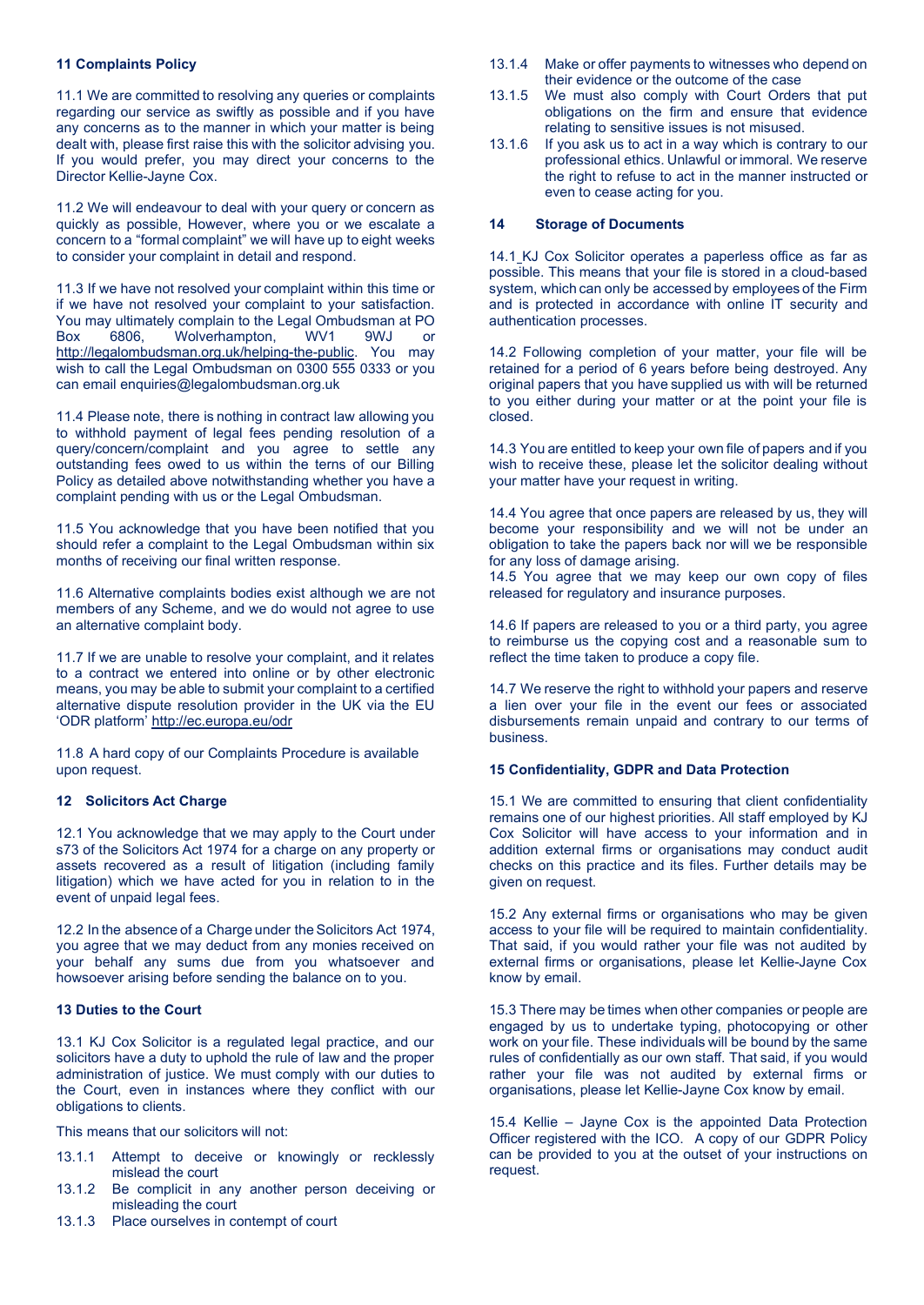15.5 Please note that wherever possible, all communications will be conducted via telephone and email as the firm aims to operate on a paperless basis where possible. This also heightens confidentiality and efficiency for clients.

15.6 Please be alert to any email scams. Throughout your matter the Firms bank details will never change unless we expressly inform you, so please be mindful of potential fraud alerts as solicitors can often be targeted in this way.

15.7 Data protection law requires us to advise you that your personal data is held on our database. Please see our Privacy Notice on our website, which sets out in more detail how we deal with your personal data. If you need a hard copy of this, please contact the solicitor responsible for your matter. You will note in this Privacy Notice that we take your privacy seriously and will only use your personal information to administer your account, and to provide the products and services you have requested from us.

### **16 Terminating your retainer**

16.1 You may end your instructions to us in writing at any time. Where you have exercised this right, you agree that we may retain your papers and documents all the while there is still money owed to us for fees and expenses.

16.2 You acknowledge that we reserve the right to cease acting for you only with good reason and regardless, in the event you breach the terms herein.

16.3 In the event we terminate our retainer with you, you agree to pay our charges up until that point and where required up to and including any application to come off the Court Record.

16.4 Under the Consumer Protection (Distance Selling) Regulations 2000, for some non-business instructions, you may have the right to withdraw, without charge, within seven working days of the date on which you asked us to act for you. However, if we start work with your consent within that period, you lose that right to withdraw. Your acceptance of these terms and conditions of business will amount to such a consent. If you seek to withdraw instructions, you should give notice by telephone, e-mail orletter to the Solicitor responsible for your work. The Regulations require us to inform you that the work involved is likely to take more than 30 days.

#### **17 Anti-Money Laundering Policy**

17.1 We employ an Anti-Money Laundering Policy in relation to areas of work where this is mandatory under the Money Laundering, Terrorist Financing and Transfer of Funds (Information on the Payer) Regulations 2017 as well as where it is not.

17.2 Under this policy, we require satisfactory evidence as to the identity of our clients which will also include any party discharging legal fees on their behalf. You agree to comply with any requests we may make, and you agree that we will not undertake work or accept payment until our requirements are satisfied.

17.3 We have a professional and legal duty to keep your affairs confidential. However should an occasion arise where any of the firm's staff suspect a transaction may involve money laundering or terrorist financing, it may ne reported to out Money Laundering Reporting Officer who in turn may make a disclosure to the National Crime Agency. If a disclosure is necessary, we may not be able to inform you that it has been made, or of the reasons for it. Where the law permits us, we will tell you about any potential money laundering problems and explain what action we may need to take.

17.4 KJ Cox Solicitor have partnered with **Thirdfort** to give our clients the flexibility to complete the necessary identity checks in an efficient, timely and secure manner. **Thirdfort** is an FCA regulated business that use cutting edge ID verification technology and bank level encryption to allow clients to complete the enhanced ID verification process from the comfort of their own home in a matter of minutes using their smartphone.

#### **18 Costs and General Clauses**

18.1 You agree that you will indemnify us our reasonable costs and expenses incurred on a contractual basis in the event enforcement action is necessary should you breach these terms.

18.2 It is agreed if any part of these terms are found to be wholly or partly illegal, invalid or unenforceable that clause or part will be severed from these terms and will be ineffective without modifying any other terms herein.

18.3 It is further agreed that no failure or delay on our part in exercising rights, powers or remedies available to us will be deemed a waiver of any breach.

18.4 Our retainer and any dispute or claim arising out of it will be governed by the laws of England and Wales and subject to the exclusive jurisdiction of the English and Welsh Courts.

18.5 Unless otherwise agreed, and subject to the application of the current hourly rates, these Terms and Conditions of Business shall apply to any future instructions given by you to this firm.

18.6 Where we act for two or more clients jointly it is on the clear understanding that we are authorised to act on instructions from either, both or any of them.

18.7 Your continuing instructions in this matter will amount to an acceptance of these Terms and Conditions of Business. However, it may not be possible for us to start work on your behalf until one copy of them has been signed and returned to us for us to keep on our file.

#### **19 Limited companies**

19.1 When accepting instructions to act on behalf of a limited company, we may require a Director and/or controlling shareholder to sign a form of personal guarantee in respect of the charges and expenses of this firm. If such a request is refused, we will be entitled to stop acting and to require immediate payment of our charges on an hourly basis and expenses as set out earlier.

### **20 Tax advice**

20.1 Any work that we do for you may involve tax

implications or necessitate the consideration of tax planning strategies. We may not be qualified to advise you on the tax implications of a transaction that you instruct us to carry out, or the likelihood of them arising. If you have any concerns in this respect, please raise them with us immediately. If we can undertake the research necessary to resolve the issue, we will do so and advise you accordingly. If we cannot, we may be able to identify a source of assistance for you.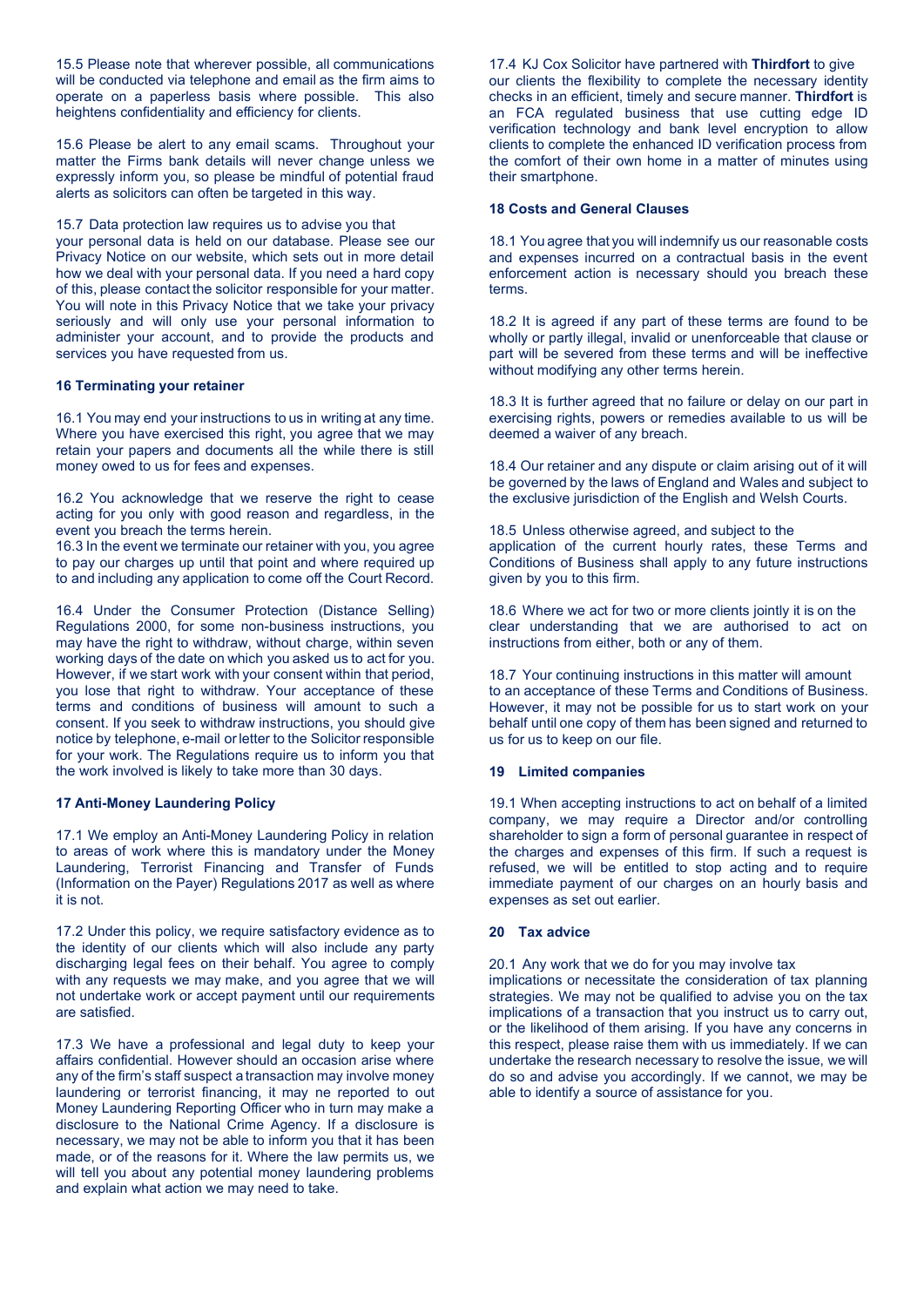### **21 Financial services and insurance contracts**

21.1 If, while we are acting for you, you need advice on investments, we may have to refer you to someone who is authorised by the Financial Services Authority, as we are not. However, as we are regulated by the Solicitors Regulation Authority, we may be able to provide certain limited investment services where these are closely linked to the legal work we are doing for you.

21.2 We are not authorised by the Financial Services

Authority. However, we are included on the register maintained by the Financial Services Authority so that we can carry on insurance mediation activity, which is broadly the advising on, selling and administration of insurance contracts. Insurance mediation activities and investment services, including arrangements for complaints or redress if something goes wrong, are regulated by the Solicitors Regulation Authority. The register can be accessed via the Financial Services Authority website at www.fsa.gov.uk/register.

## **22. Distance Selling**

## 22.1 Right to cancel

You have the right to cancel this contract within 14 days without giving any reason. The cancellation period will expire after 14 days from the day of the conclusion of the contract. To exercise the right to cancel, you must inform us of your decision to cancel this contract by a clear statement. You should do this by emailing us at Kellie@kjcox.co.uk (marking the email for the attention of your solicitor) or writing to the Office you have been dealing with.

To meet the cancellation deadline, it is sufficient for you to send your communication concerning your exercise of the right to cancel before the cancellation period has expired.

#### 22.2 Effects of cancellation

If you cancel this contract, we will reimburse to you all payments received from you unless you asked us to start work during the cancellation period (*see below 'Asking us to start work during the cancellation period'*). We will make the reimbursement without undue delay and not later than 14 days after we have received a signed notice of authority to release payment. You will be reimbursed using the same means of payment as you used for the initial transaction unless you have expressly agreed otherwise. You will not incur any fees as a result of the reimbursement.

22.3 Asking us to start work during the cancellation period. We will not start work during the cancellation period unless you expressly request us to. In most cases, if you ask us to start work during the cancellation period, you will not lose your right to cancel. If you subsequently cancel during the cancellation period, we can charge you for the work we have done on a pro-rata basis. This will be an amount which is in proportion to what has been performed, until you told us you wished to cancel, in comparison with the full coverage of the contract. You will, however, lose the right to cancel and will have to pay in full once the contract has been fully performed (i.e. we complete the work) even if this happens within the cancellation period.

### **23 COVID – 19**

23.1 In line with Government guidance, Kellie-Jayne Cox is continuously monitoring how the firm operates during the COVID – 19 pandemic. At the present time, most meetings will continue to take place online or over the telephone. If a faceto-face meeting is to take place at our office, this will be strictly by appointment only and we will set out safety measures in advance of any meetings. This is to ensure the on-going safety of all clients and staff. If meetings are to take place remotely, we must also continue to be mindful of confidentiality and ensure that all meetings are conducted appropriately.

23.2 Please note that because of COVID–19, the Courts are experiencing significant delays and therefore clients can expect for hearings to be delayed, adjourned, or simply take longer to process matters. We will endeavour to manage your expectations in this regard but unfortunately, we expect this to be the case for some time.

I/we confirm that I/we have read and understand KJ Cox Solicitor Terms and Conditions of Business.

By signing below, I/we confirm that I/we agree to be bound by the terms within KJ Cox Solicitor Terms and Conditions of Business.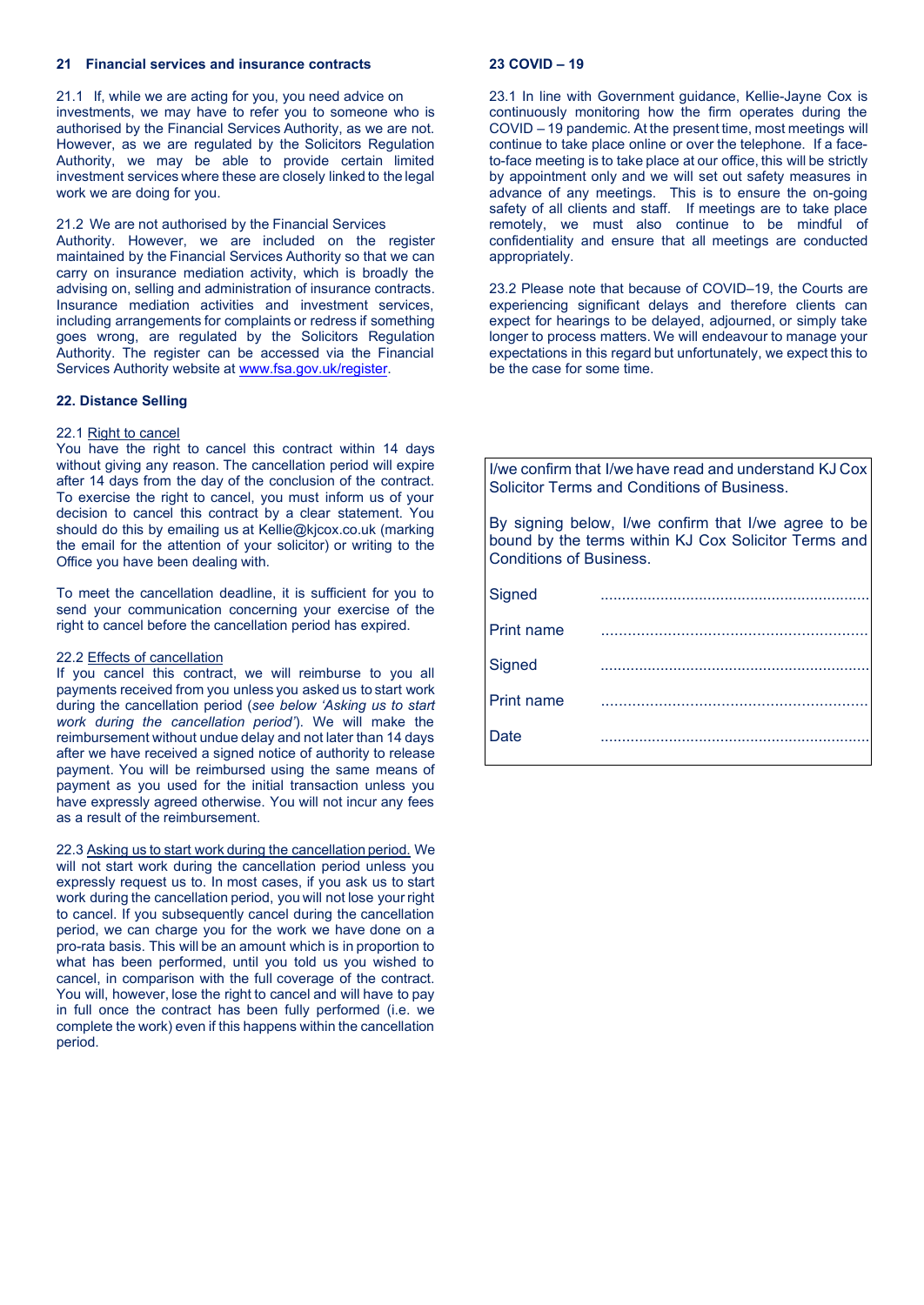

S O L I C I T O R

# **PRIVACY NOTICE**

Please read this privacy notice carefully as it contains important information about how we collect, store, use and share personal information. It also sets out your rights in relation to your personal information and on how to contact us and supervisory authorities in the event you have a complaint.

## **WHO WE ARE**

KJ Cox Solicitor Limited trading as KJ Cox Solicitor collects, uses and is responsible for certain personal information about you. When we do so we are regulated under the General Data Protection Regulation which applies across the European Union (including in the United Kingdom) and we are responsible as 'controller' of that personal information for the purposes of those laws. In time, it is envisaged that the requirements of the GDPR will take the form of a new Data Protection Act however at the time of preparing this Notice the Act has not been given assent.

Please contact Kellie-Jayne at The BASE, 60 Barbados Road, Bordon, Hampshire, GU35 0FX/ kellie@kjcox.co.uk, if you have any questions about this privacy notice or the information we hold about you.

# **THE PERSONAL INFORMATION WE COLLECT AND USE**

While providing legal services, we collect categories of personal data when you provide it to us. We may also obtain personal data pertinent to you from other sources which may be given explicitly or gleaned from documentation provided during our dealings with you. By personal data we mean data such as (but not limited to) names, addresses, telephone numbers, email addresses, dates of birth, occupations etc.

## **WHY WE COLLECT AND HOW WE USE YOUR PERSONAL INFORMATION**

We will collect and use your personal information either because you have given specific consent or:

- to otherwise satisfy our obligations to you under our retainer with you; and/or
- to comply with our legal obligations; and/or

• where is it necessary to perform a task in the public interest or exercise of any official authority we may have; and/or

• to further any other legitimate interests pursued by us or by a third party, except where such interests are overridden by your interests/fundamental rights/freedoms which require protection of personal data.

# **SHARING YOUR PERSONAL INFORMATION**

We will not sell or pass on your personal data to third parties where this might or where the intention is for this information to be used for marketing initiatives.

We will pass your personal data on to third parties such as Barristers or Mediators for the purpose of assisting us to fulfil our obligations to you under our retainer with you.

We will also pass your personal data on to third parties such as companies we outsource work to which may include (but not be limited to) accountants, archive and information consultants, to satisfy our legal obligations and other legitimate interests. We will endeavour to ensure that any such company treats your data with the same level of respect and diligence as we are compelled to.

We will not transfer your information outside of the European Economic Area (EEA) without consulting with you first.

We may share personal information with law enforcement or other authorities if required by applicable law.

We will not share your personal information with any other third party except where provided for in this Privacy Notice.

# **WHAT INFORMATION MUST BE PROVIDED BY YOU**

The provision of personal data such as your name, address and date of birth is required from you to enable us to accept instructions to act on your behalf on a legal matter or to provide you with legal advice generally. Further information may be required from you as your matter progresses and whilst you may withhold this data, doing so will have an impact on the extent of the services we can provide. We will inform you at the point of collecting information from you, whether you are required to provide the information to us.

## **HOW LONG DO WE KEEP YOUR PERSONAL INFORMATION?**

We will hold your personal data for as long as it takes us to complete the purpose for which it was provided to us and thereafter, we will be required to retain this information by applicable UK tax law for a further 6 years. We may retain this information for longer if you do not tick the boxes in the mailing list consent sections below.

## **YOUR RIGHTS:**

You have a number of important rights which may be exercised free of charge. In summary, those include rights to:

• fair processing of information and transparency over how we use your use personal information

• access to your personal information and to certain other supplementary information that this Privacy Notice is already designed to address

• require us to correct any mistakes in your information which we hold

• require the erasure of personal information concerning you in certain situations

• receive the personal information concerning you which you have provided to us, in a structured, commonly used and machine-readable format and have the right to transmit those data to a third party in certain situations

• object at any time to processing of personal information concerning you for direct marketing

• object to decisions being taken by automated means which produce legal effects concerning you or similarly significantly affect you